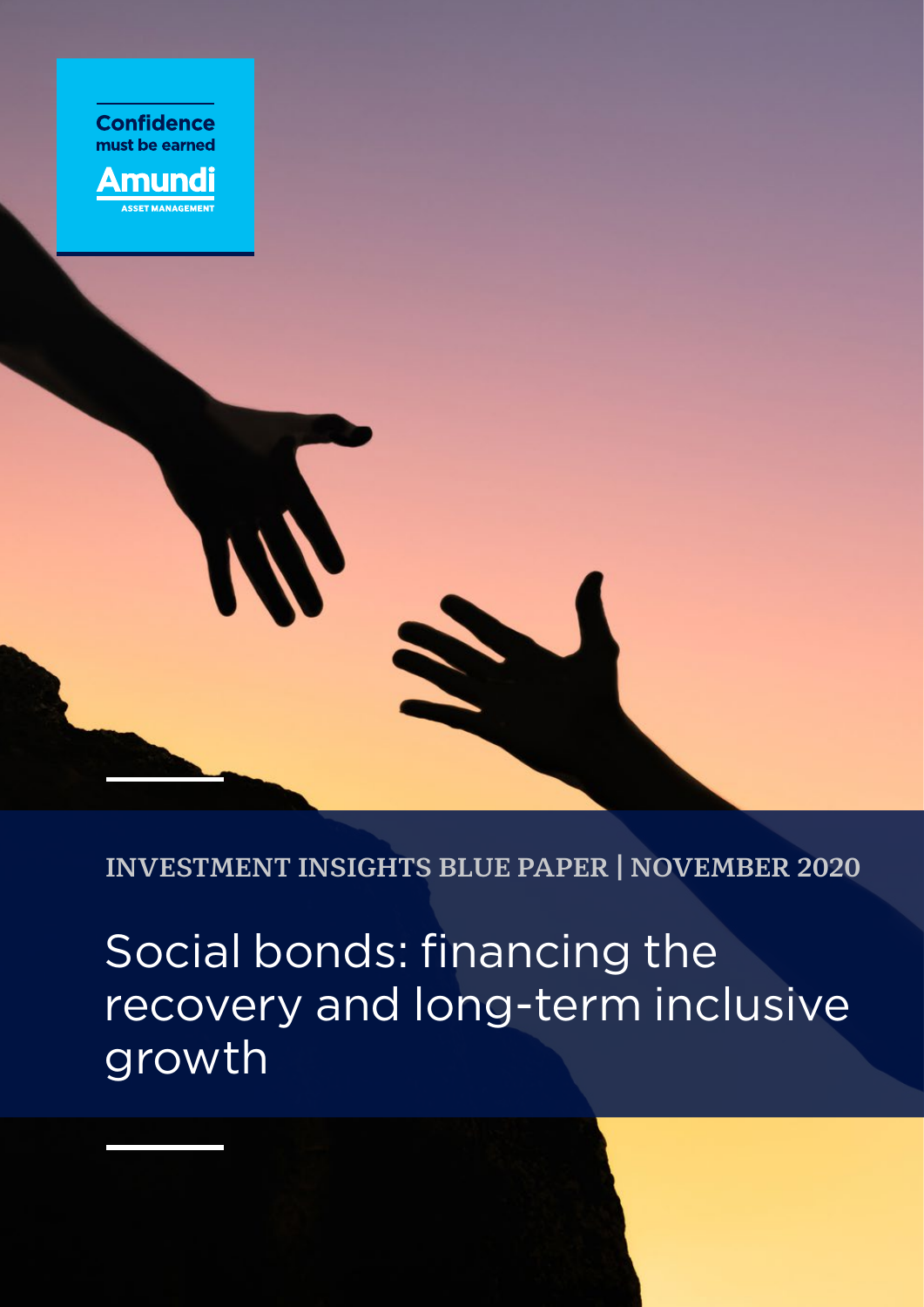

Elodie LAUGEL *Chief Responsible Investment Officer*



Isabelle VIC-PHILIPPE *Head of Euro Aggregate*

# Executive summary

*With its triple impact on education, income and health, the Covid-19 crisis has exacerbated existing inequalities, both among and within countries. An additional 71 million people, concentrated in South Asia and Sub-Saharan Africa, could be pushed into extreme poverty in 2020 [as a result of the pandemic](http://pubdocs.worldbank.org/en/461601591649316722/Projected-poverty-impacts-of-COVID-19.pdf).*

*The rise in socioeconomic inequality represents a real threat to financial stability, both at the macro and microeconomic levels of analysis. In this unprecedented context, social risks can have a significant impact on asset values and thus should increasingly be taken into account by investors. Moody's [estimates](https://www.economist.com/finance-and-economics/2020/06/04/esg-investors-get-their-heads-around-social-risks) that US\$8trn of the total debt it rates is subject to material social risks, i.e., four times the amount exposed to climate change risks.*

*A first possible strategy to integrate the social 'pillar' is to invest in social bonds, i.e., 'use-of-proceeds' fixed income instruments aimed at mitigating a specific social issue or at generating a positive social outcome. According to the most broadly accepted [definition,](https://www.icmagroup.org/assets/documents/Regulatory/Green-Bonds/June-2020/Social-Bond-PrinciplesJune-2020-090620.pdf) a social bond is a regular or 'vanilla' bond that exclusively finances or refinances projects that address or mitigate a social issue, or that aim to achieve a positive social outcome.*

*The current period is especially propitious for this strategy, with the amount of new social bonds issued in 2020 (\$142bn) more than eight times larger than in 2019. Remarkably, the European Commission, on behalf of the EU, successfully [issued](https://www.reuters.com/article/eu-recovery-social-bonds-idUSL8N2GY3CH) the first bonds of its SURE unemployment scheme under a social bond format.*

*Social bonds can be an optimal fit in the thematic pocket of investors' fixed income portfolios to add diversification, to serve as a solid platform for engagement with issuers on social themes and as a guarantee of measurable impact reporting to avoid 'social impact washing'. Long-term investors should consider investing in this nascent market to support its development and to take advantage of its future expansion.*

*As Covid-19 is a social cause that all market participants around the world can agree on, the moment is propitious to mobilise more private capital to meet the ever-increasing financing needs for social projects.*

*In this context, the development of the social bond market could provide opportunities*  for investors to align their strategies with key global challenges, above and beyond *the pandemic. Although social bonds are not the only instruments with the potential to tackle social challenges, they do represent an optimal starting point for investors to actively engage with corporates and for the latter to start considering how their business models can contribute to the alleviation of social issues.*

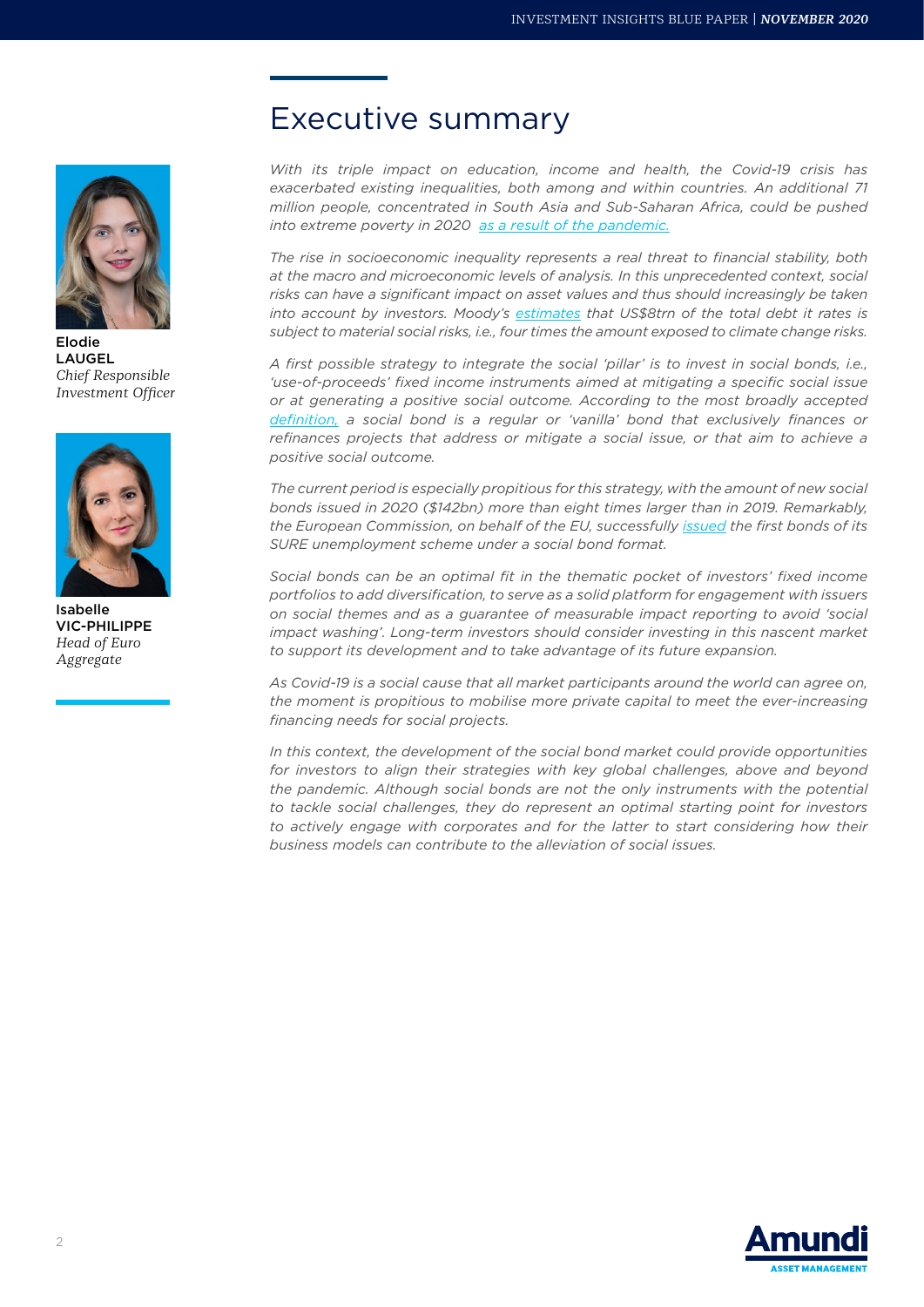# Covid-19 is worsening the rising trajectory of inequalities

*"The ongoing Covid-19 crisis puts a spotlight on inequality and has revealed an everpressing need to direct more capital flows towards mitigating social issues. In this unprecedented context, investors can start positioning on these issues by investing in social bonds that finance socially beneficial projects without giving up on returns."*

While environmental and climate change-related risks and opportunities have increasingly been taken into account by investors around the world, their social counterparts have comparatively received much less attention in the last decade. However, the 'social' pillar of environmental, social and governance (ESG) investing should be of at least as much interest to investors as the 'environmental' pillar, both from a macro and microeconomic point of view.

Although studies on the macro impacts of social issues on financial markets are scarcer than those dedicated to climate change, it is safe to say that inequalities pose a real threat to the global economic system. On top of [being an obstacle to growth,](http://www.oecd.org/els/soc/trends-in-income-inequality-and-its-impact-on-economic-growth-SEM-WP163.pdf) income inequality leads to socioeconomic imbalances within countries that can, in turn, [affect](https://dash.harvard.edu/bitstream/handle/1/4553018/alesina_incomedistribution.pdf) financial markets' stability. Moreover, inequality tends to reduce social, economic and institutional resilience to shocks, as it erodes social cohesion and undermines [trust in](https://www.oecd.org/mcm/C-MIN(2014)7-ENG.pdf) [public institutions.](https://www.oecd.org/mcm/C-MIN(2014)7-ENG.pdf) This point should be given due consideration, especially in such a moment of [concurrent demand and supply shocks.](https://review.chicagobooth.edu/economics/2020/article/how-covid-19-shocked-both-supply-and-demand) Finally, there seems to be a [vicious](https://www.imf.org/en/Publications/Staff-Discussion-Notes/Issues/2020/01/16/Finance-and-Inequality-45129) [circle](https://www.imf.org/en/Publications/Staff-Discussion-Notes/Issues/2020/01/16/Finance-and-Inequality-45129) between income inequality and financial instability: higher levels of inequality lead to greater macro-financial risks that can further induce greater inequality.

Moreover, from a microeconomic standpoint, there is no general agreement on which categories of social risks can be considered material to investors. However, regulatory and litigation risks -- for example, those related to equal pay infringements -- should be on investors' radars for the significant impacts they could have, especially with the increasing scrutiny enterprises are likely to experience after the crisis. Specifically, the pandemic has brought about specific issues (e.g., employee treatment or paid leave) that could partially shift the focus away from the '[usual suspects](https://www.cfauk.org/pi-listing/asset-management-after-covid-19-irreversible-change-or-back-to-where-we-left-off#gsc.tab=0)' contributing to global warming towards the financial and healthcare sectors, to name a couple. To give some concrete figures, Moody's – one of the main rating agencies – [estimates](https://www.economist.com/finance-and-economics/2020/06/04/esg-investors-get-their-heads-around-social-risks) that \$8trn of the total debt it rates is subject to material social risks, i.e., four times the amount exposed to climate change risks.

It has to be highlighted that a strong link between climate change and social challenges can be identified, as exemplified by the 'just transition' concept. There is a compelling need to tackle social challenges engendered or worsened by the transition to a lowcarbon economy, which affect workers across certain economic sectors, as well as communities around the world. The idea of a just transition has particularly caught on in Europe, where the European Commission established a [Just Transition Mechanism](https://ec.europa.eu/info/strategy/priorities-2019-2024/european-green-deal/actions-being-taken-eu/just-transition-mechanism/just-transition-platform_en) to smooth the low-carbon transition across the continent, especially for those nations that are most dependent on extractive and carbon-intensive industries.

In addition, the new proposal for the EU Green Bond standard now integrates a social dimension [requiring](https://ec.europa.eu/info/sites/info/files/business_economy_euro/banking_and_finance/documents/190618-sustainable-finance-teg-report-green-bond-standard_en.pdf2) compliance with minimum social safeguards, in line with the International Labour Organisation's (ILO) regulations. In light of these developments, even investors that are mostly climate change-focused should start considering integrating social risk into their investment frameworks.

The social dimension has come to represent an increasingly important theme for investors, given its potential for systemic destabilisation, as mentioned above. The 1980s growth episode managed to decrease global inequality, with an improvement in living conditions for the poorest half of the population. However, there has been a [decrease](http://www.bsi-economics.org/545-inequality-and-redistribution-in-the-aftermath-of-the-2007-2008-crisis-the-us-case) in equality since then, especially among developed liberal democracies and especially after the 2007-08 Global Financial Crisis. The outbreak of Covid-19 has only accelerated a pre-existing trajectory of increasing inequalities.

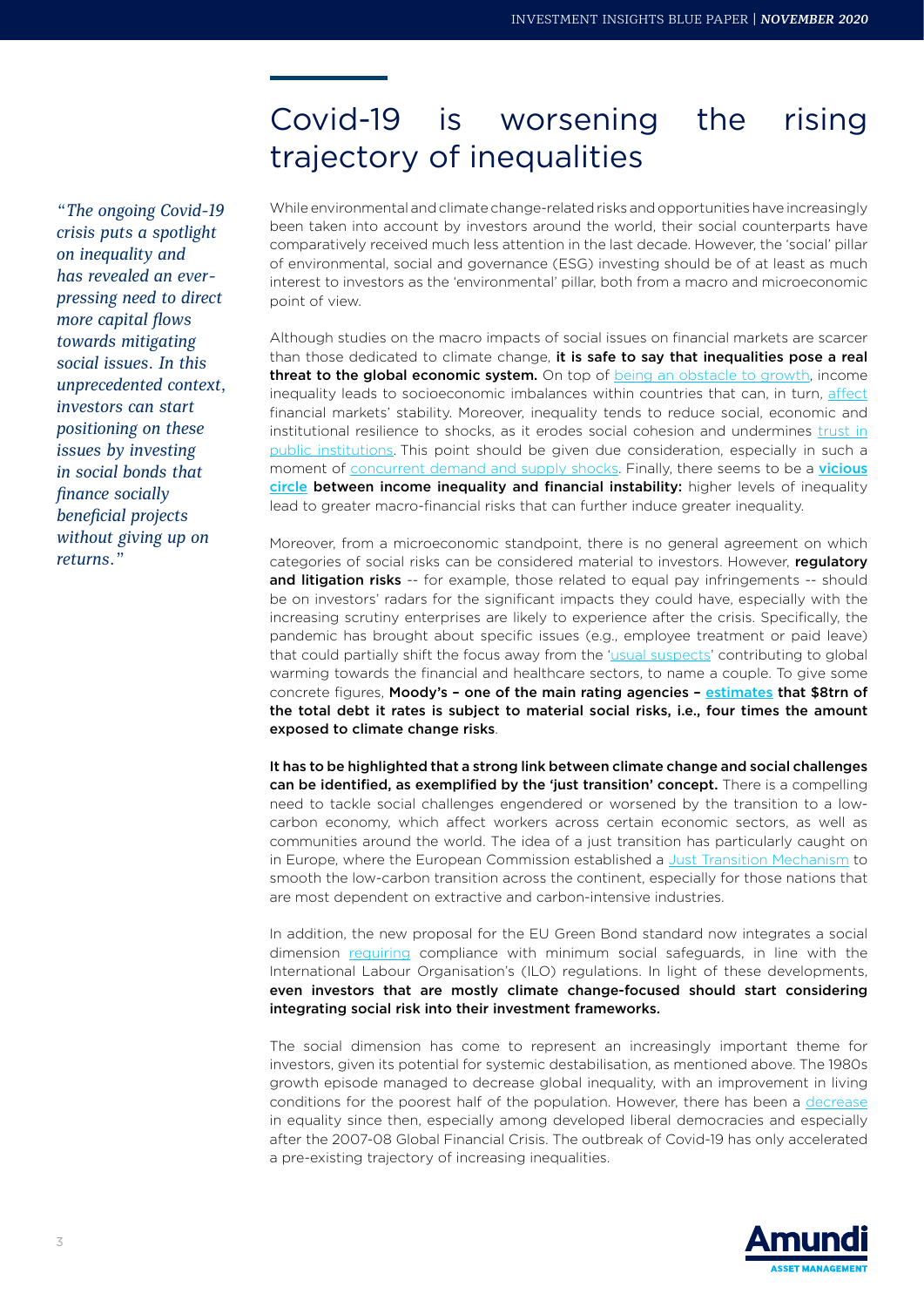



Source: Branco Milanovic, Global inequality. A new approach for the age of globalisation. Copyright: BBC. Data as of 14 October 2020.

*"Some 1.6 billion workers in the informal economy -- which employs almost half of the world's workforce - could have their livelihoods destroyed as a result of the pandemic."*

In the short term, the pandemic has exposed and heightened disparities, both across and within countries. On the one hand, the least developed nations have been hit harder by the crisis due to poor health infrastructure as well as living conditions that make their citizens more vulnerable to contagion. Some 1.6 billion workers in the informal economy – which employs almost half of the world's workforce – could have their livelihoods destroyed [as a result of the pandemic.](https://research-center.amundi.com/page/Article/2020/05/The-day-after-4-Inequality-in-the-context-of-the-Covid-19-crisis) Further, remittances, on which developing countries crucially depend, [are expected](https://www.worldbank.org/en/news/press-release/2020/04/22/world-bank-predicts-sharpest-decline-of-remittances-in-recent-history) to decline by 20% in 2020. An additional 71 million people will be living in extreme poverty conditions due to the pandemic's effects, mostly in South Asia and Africa.

### **Table 1. Disparities across countries**

|                                             | Very high human<br>development countries | Least-developed<br>countries |
|---------------------------------------------|------------------------------------------|------------------------------|
|                                             | 55 hospital beds                         | 7 hospital beds              |
| Health system capacity<br>for 10,000 people | 30 doctors                               | 2.5 doctors                  |
|                                             | 81 nurses                                | 6 nurses                     |
| <b>Remittance inflows</b>                   | 0.3% of GDP as of 2018                   | 4.6% of GDP as of 2018       |

Source: [United Nations](http://hdr.undp.org/en/content/global-preparedness-and-vulnerability-dashboards), [World Bank](http://pubdocs.worldbank.org/en/461601591649316722/Projected-poverty-impacts-of-COVID-19.pdf), as of 14 October 2020.

On the other hand, developed nations were better equipped to impose broad lockdowns on their populations. However, the pandemic has been managed in very different ways across the developed world, and with varying rates of success. For instance, in the United States socioeconomic inequalities have been exacerbated more than ever, with higher mortality rates experienced by the most marginalised groups. Moreover, job losses have reached staggering heights in country: as of October, the unemployment rate [had](https://www.bls.gov/news.release/pdf/empsit.pdf) [reached](https://www.bls.gov/news.release/pdf/empsit.pdf) 6.9%, compared to 3.5% before the pandemic, and more than 65 million people [have filed](https://www.dol.gov/ui/data.pdf) for unemployment since the pandemic began.

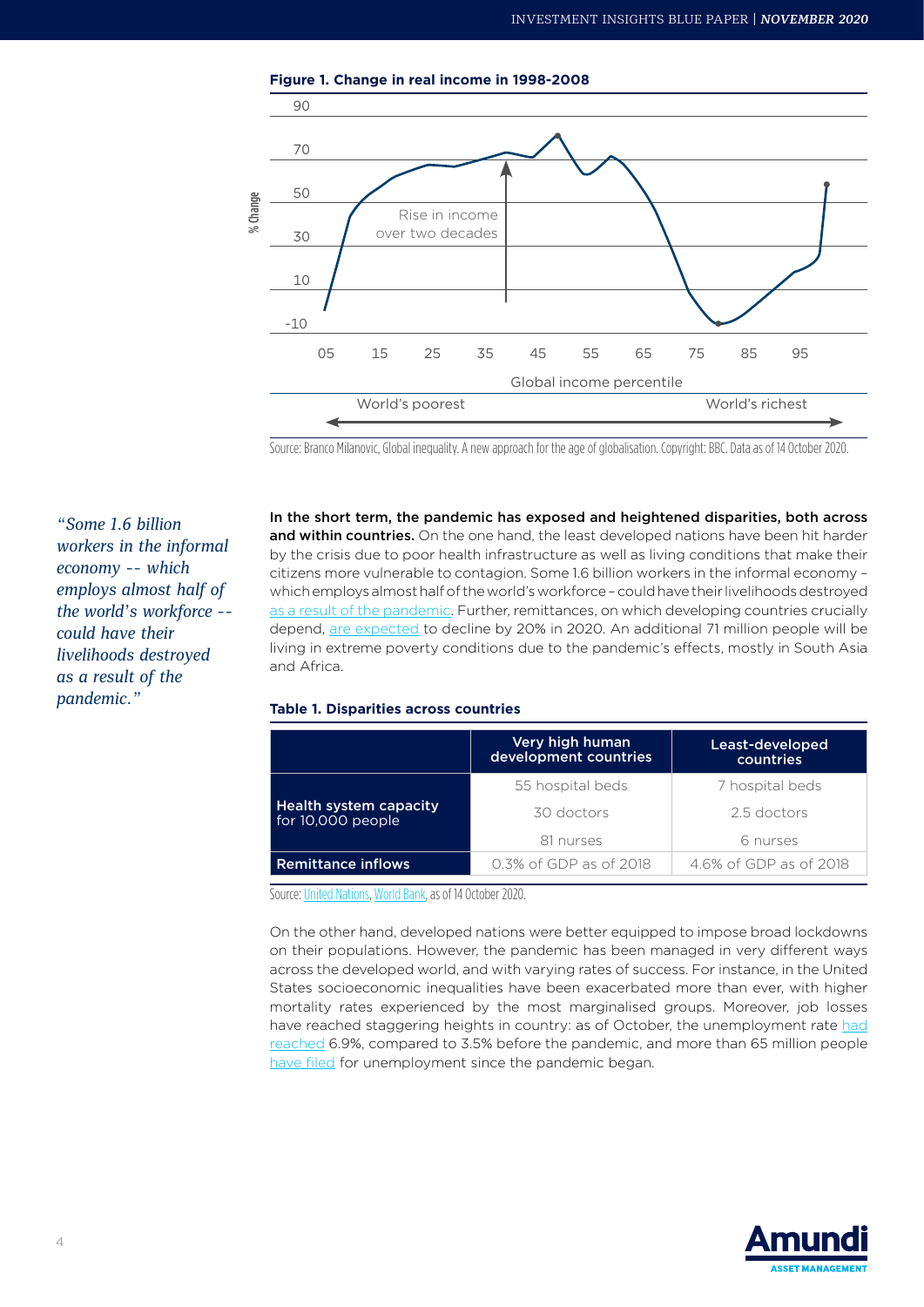



Note: Dates prior to 8 August 2020 are 14 days apart, except for 11 May - 26 May, which is a 15-day period. The interval from 18 August to 15 September reflects a four-week period, unlike the two-week period in most series. Midpoint data between 18 August and 15 September has been interpolated. Cumulative actual Covid-19 mortality rates per 100,000, by race and ethnicity, 13 April - 15 September 2020. Source: [APM Research Lab.](https://www.apmresearchlab.org/covid/deaths-by-race#:~:text=KEY%20FINDINGS%20(from%20data%20through%20Sept.%2015)%3A&text=1%20in%201%2C400%20Pacific%20Islander,or%2040.4%20deaths%20per%20100%2C000)) Data as of September 2020.

In the long term, income inequality is expected to rise by a significant extent. A recent [study](https://voxeu.org/article/covid-19-will-raise-inequality-if-past-pandemics-are-guide) shows that past epidemics accompanied by important economic contractions have been followed by an increase in the Gini coefficient, the most widely used metric for income inequality.





The pandemic has highlighted the importance of integrating social risks into investment decisions. More importantly, it has also brought about significant opportunities for investors.

In fact, in North American markets, the social pillar - which had been lagging behind the environmental and governance pillars in previous years – [outperformed](https://research-center.amundi.com/page/Article/2020/06/The-Coronavirus-and-ESG-Investing-the-emergence-of-the-Social-pillar) the other two pillars in the first quarter of 2020. Also, while the perceived relevance of the environmental and governance factors has not changed much as a result of Covid-19, institutional investors in Europe and Asia have recently [reported](https://www.greenwich.com/blog/pandemic-perspectives-part-10-acceleration-trend-toward-esg) to give a much greater importance to the social pillar in their investment approach.



*"The pandemic has highlighted the importance of integrating social risks into investment decisions. More importantly, it has also brought about significant opportunities for investors."*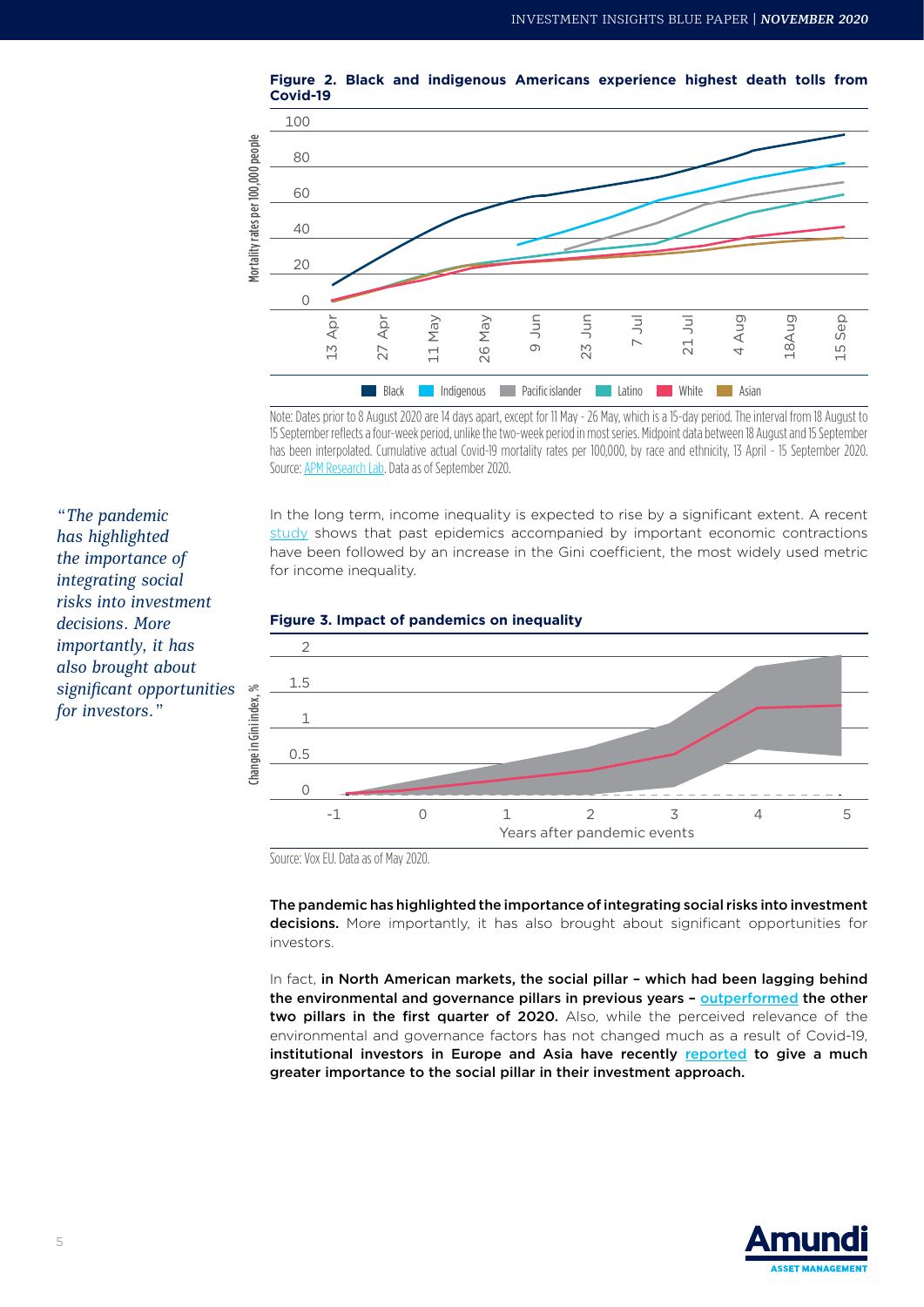

**Figure 4. Importance of ESG for institutional investors**

Source: Greenwich Associates Coronavirus Flash Study, May 2020. ESG relevance is measured on a scale from 1 to 5, with 1 being the least relevant and 5 the most relevant.

## **The social bond market is developing, offering new investment opportunities**

The first bonds identified as 'social' had the objective of saving the lives of children in poverty around the world by providing them with the necessary vaccinations. These '[vaccine bonds'](https://www.orse.org/nos-travaux/osons-les-social-bonds) were issued by the International Finance Facility for Immunisation in 2006. They managed to raise more than \$4.5bn, a first signal of the great potential of this instrument among investors.

In 2017, the International Capital Market Association (ICMA) published the first guidelines for issuing social bonds, aimed at supporting the development of the market for this innovative financial instrument. The Social Bond Principles (SBP) list the necessary components for a bond to be "certified" as social, namely:

- the proceeds need to be used to finance or refinance social projects;
- the process to evaluate and select projects should be clear and communicated to investors;
- the proceeds must be tracked adequately; and
- issuers should provide investors with an annual report on the use of proceeds.

Furthermore, the SBP list examples of eligible social project categories (e.g., access to essential services such as health and education) and of target populations (e.g., populations living below the poverty line) to provide issuers with some guidance.



*"The development of the social bond market could provide opportunities for investors to align their strategies with key global challenges, above and beyond the pandemic."*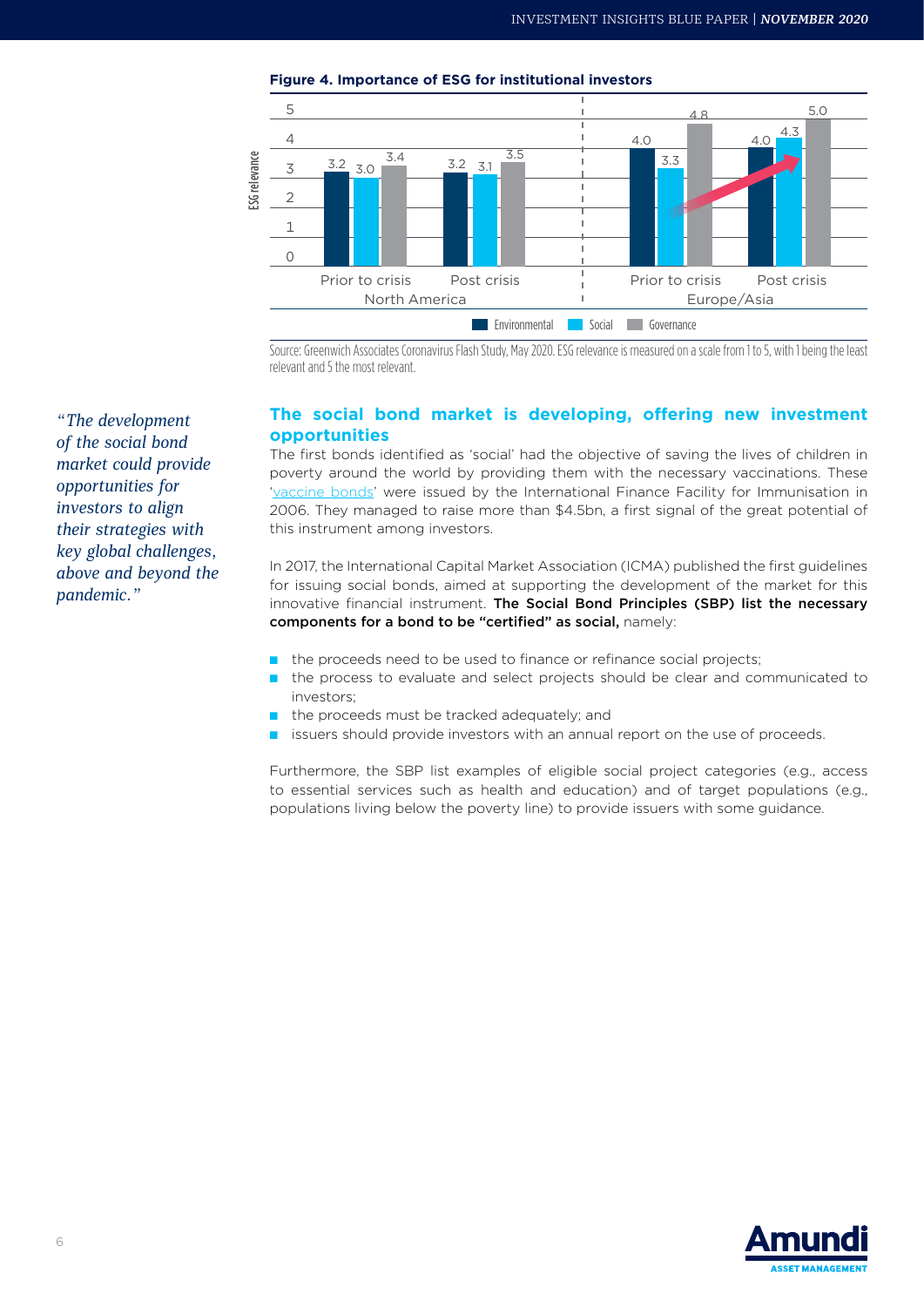# Focus: the Social Bond Principles and 2020 updates

The 2017 Social Bond Principles were updated in June 2020 to reflect changes in the market and improve the user-friendliness for issuers and investors. The modifications were the result of the shared efforts of members of the ICMA Social Bond Working Group.

The list of potential target populations was revised to include two new categories and more examples were added to the social project categories. Moreover, in the middle of the pandemic crisis, "programmes designed to prevent and alleviate unemployment stemming from socioeconomic crises" were added as an acceptable project category to encourage organisations to issue bonds in line with the SBP during this emergency.

The concept of 'social issue' was given a precise definition as an issue that "threatens, hinders, or damages the well-being of society or a specific target population". The updated SBP also acknowledge that the identified target population strongly depends on the context in which proceeds will be used and that – in specific cases such as a pandemic – it can be equated with the general public.

Examples of SBP project categories include:

- Affordable basic infrastructure (e.g., clean drinking water, sewers, sanitation, transport, energy);
- Access to essential services (e.g., health, education and vocational training, healthcare, financing and financial services);
- Affordable housing;
- **Employment generation, and programmes designed to prevent or alleviate** unemployment stemming from socioeconomic crises, including through the potential effect of SME financing and microfinance;
- Food security and sustainable food systems (e.g., physical, social and economic access to safe, nutritious and sufficient food that meets dietary needs and requirements; resilient agricultural practices; reduction of food loss and waste; and improved productivity of small-scale producers); and
- Socioeconomic advancement and empowerment (e.g., equitable access to and control over assets, services, resources and opportunities; equitable participation and integration into the market and society, including reduction of income inequality).

Examples of target populations include:

- Those living below the poverty line;
- Excluded and/or marginalised populations or communities;
- People with disabilities:
- Migrants and/or displaced people;
- The undereducated:
- The underserved, owing to a lack of quality access to essential goods and services;
- The unemployed;
- Women and/or sexual and gender minorities;
- Ageing populations and vulnerable youths; and
- Other vulnerable groups, including as a result of natural disasters.

Source: Social Bonds Principles ICMA, June 2020. Bold text corresponds to 2020 updates to the SBP principles.

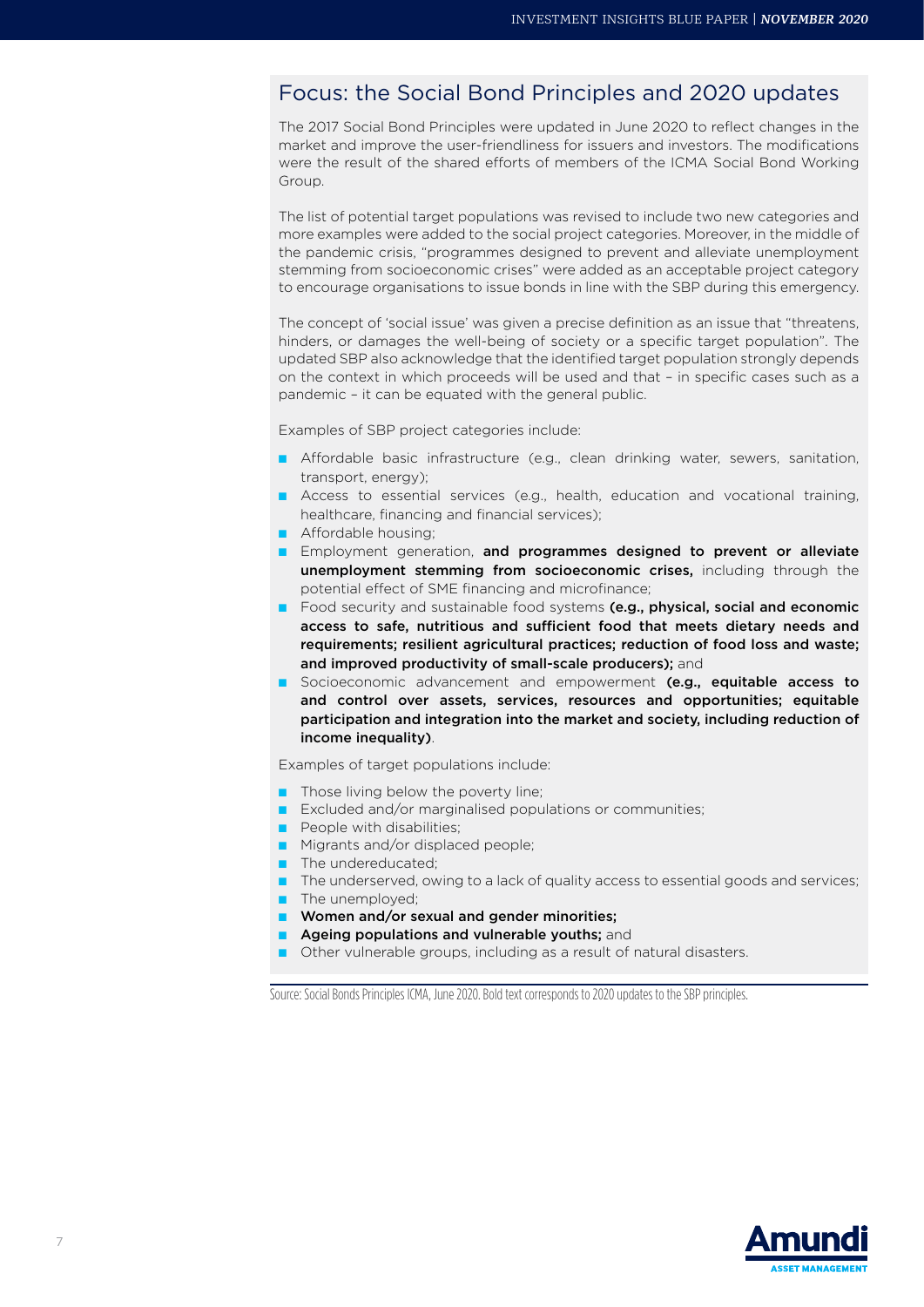The global social bond market has experienced strong growth in recent years.

#### 180 150 120 90 60 30  $\Omega$ **EXPONSISSIANCE COMMUNIST COMMUNIST COMMUNIST COMMUNIST COMMUNIST COMMUNIST CONSIDERATION**  $1 \qquad 1 \qquad 2 \qquad - \qquad 7 \qquad ^{10}$  $22$ 15  $37$ 131  $167$ 1 2015 2016 2017 2018 2019 2020  $\overline{5}$

## **Figure 5. Social bonds market, dollars**

Source: Amundi analysis on Bloomberg database on social 'use of proceeds' bonds, as of 16 November 2020.

Of the \$1,280bn in cumulative sustainable fixed income issuance, social bonds [account](https://cib.bnpparibas.com/sustain/social-bonds-the-next-frontier-for-esg-investors_a-3-3005.html) for around 14% of the total, amounting to \$180bn. Considering cumulative volumes over the 2015-20 period, issuance was mainly driven by agencies (49%), supranational entities (27%), and financial institutions (11%). The over-representation of agencies and supranational issuers is not surprising at this stage of the market's development as it mirrors the early days of the green bond market.



#### **Figure 6. Issuer type breakdown**

Source: Amundi analysis on Bloomberg database on social 'use of proceeds' bonds, as of 12 November 2020.

In terms of geography, Europe is leading with respect to social bond issuance, accounting for 45% of new social bond issuance in 2020. However, this share has significantly decreased from 70% in 2017, as issuances in other regions, especially Asia-Pacific and North America, have [been rising.](https://www.spglobal.com/ratings/en/research/articles/200622-a-pandemic-driven-surge-in-social-bond-issuance-shows-the-sustainable-debt-market-is-evolving-11539807#:~:text=Social%20Bond%20Issuance%20Has%20Reached%20Record%20Levels,-ICMA%20defines%20social&text=Of%20the%20%24400%20billion%20in,%25%20(see%20chart%201).)

Although Asia has experienced the fastest growth in social bond issuance over the last years, the market is still underdeveloped and SSA issuers have not been providing a sufficient push yet. In the region, the South Korean government issued the sole social bond of 2019. Nonetheless, last January, India's Shriram Transport Finance Co. [sold](https://www.spglobal.com/marketintelligence/en/news-insights/latest-news-headlines/asia-pacific-green-bond-issuance-falls-to-over-3-year-low-as-social-debt-surges-60048028) a \$500m social bond, with the proceeds targeted at truck financing for small and medium enterprises (SMEs).



*"Of the \$1,280bn in cumulative sustainable fixed income issuance, social bonds account for around 14% of the total."*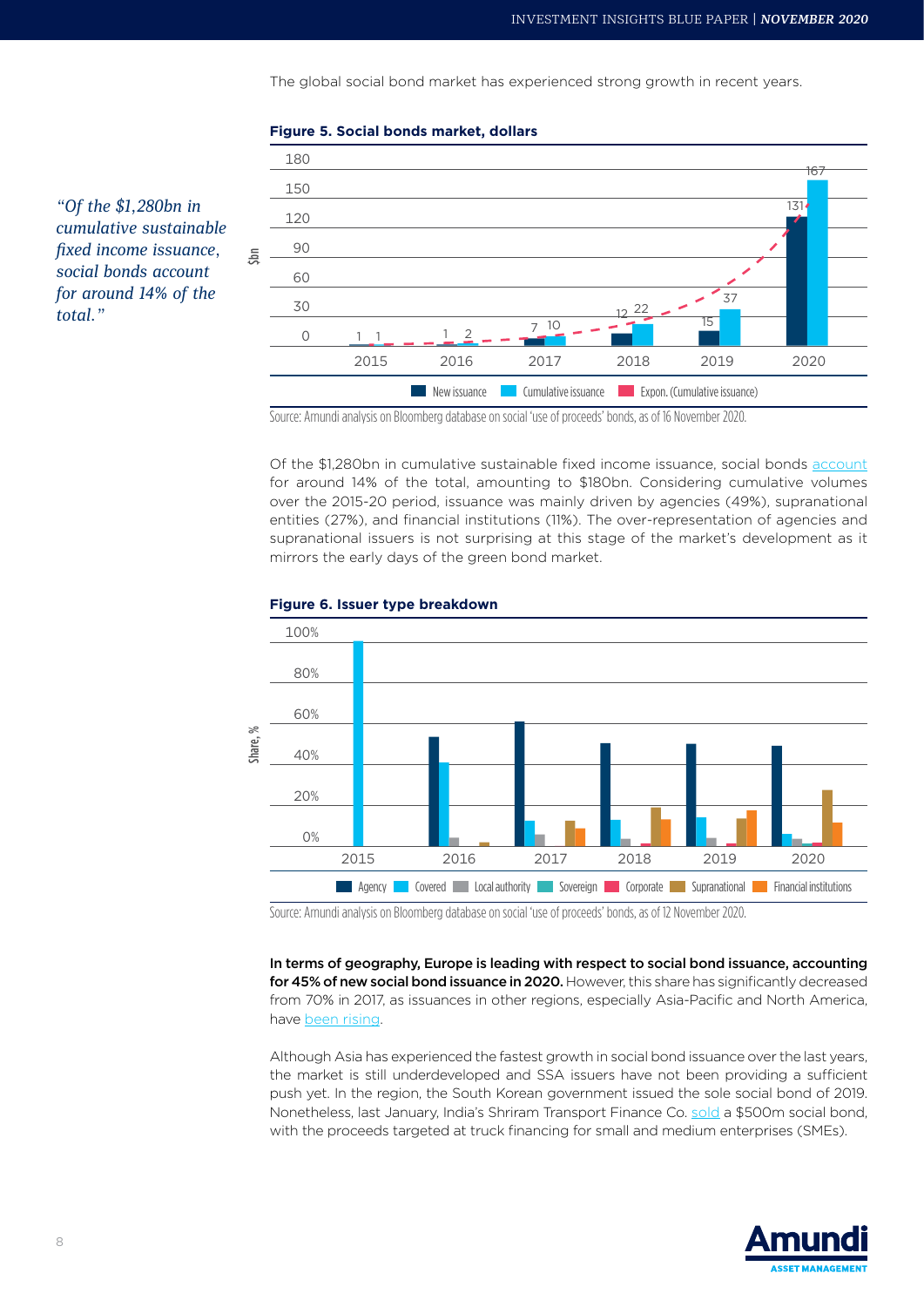*"Not only could social bonds provide necessary funding during the pandemic, they could also address the aftermath of the crisis and help economies become more resilient to future unexpected* 

This overall expansion trend has intensified during the pandemic. In fact, the growth of the social bond market in 2020, i.e. +374% with respect to 2019 levels, dwarf both the green and sustainability bonds markets' expansion, respectively +37% and +100%.<sup>1</sup>

New issuance of social bonds year to date totalled \$142bn, more than eight times compared to 2019. This figure does not include the so-called 'Covid-19 response' bonds -- which not completely aligned with the ICMA SBPs - or sustainability bonds with proceeds mostly used for social projects; thus, the total amount of bond issuance with a social focus is even larger than that.



## *shocks."* **Figure 7. Green, social and sustainability bonds, US\$bn**

Source: Bloomberg/use of proceeds, Amundi. Data as of 12 November 2020.

Cumulative social bond issuance remains [far](https://www.spglobal.com/marketintelligence/en/news-insights/latest-news-headlines/social-bond-surge-appears-here-to-stay-as-covid-19-crisis-shifts-funding-needs-58602191) below the levels reached in the global green bond market (a mere \$180bn against \$963bn, respectively). However, the crisis has led to a clear expansion across regions of social bond issuances, as these can be used as a tool to respond to a wide range of pandemic-related financing needs.

## **Social bonds can be the right instruments to respond to the Covid-19 crisis**

To guide issuers in this unprecedented period, the ICMA recently published guidelines on resorting to social bonds to finance emergency response measures. Most importantly, the ICMA announced that the Social Bond Principles were immediately applicable to bonds addressing the virus outbreak.

Before the crisis, proceeds from social bonds mostly targeted social housing, support to SMEs, socioeconomic advancement and education [programmes](https://www.orse.org/nos-travaux/osons-les-social-bonds). However, in the context of the Covid-19 outbreak, proceeds are expected to be earmarked for a wider range of project categories, such as expenditures to increase capacity in healthcare services and equipment.

Examples of social bonds issued during this crisis include the [African Development Bank's](https://www.afdb.org/en/news-and-events/press-releases/african-development-bank-launches-record-breaking-3-billion-fight-covid-19-social-bond-34982) \$3bn "Fight Covid-19" social bond in March 2020, aimed at alleviating the economic and social consequences of the pandemic on its member countries and the continent's private sector, as well as the first-ever sovereign social bond issued by the [Guatemalan](https://www.spglobal.com/ratings/en/research/articles/200622-a-pandemic-driven-surge-in-social-bond-issuance-shows-the-sustainable-debt-market-is-evolving-11539807#:~:text=social%20bond%20market.-,Social%20Bond%20Issuance%20Has%20Reached%20Record%20Levels,%2C%20health%20care%2C%20and%20financing) government.

1 HSBC Global Research (April 2020) "Green Bond Insights - Delayed but not denied."



*"The crisis has led to a clear expansion across regions of social bond issuances, as these can be used as a tool to respond to a wide range of pandemic-related financing needs."*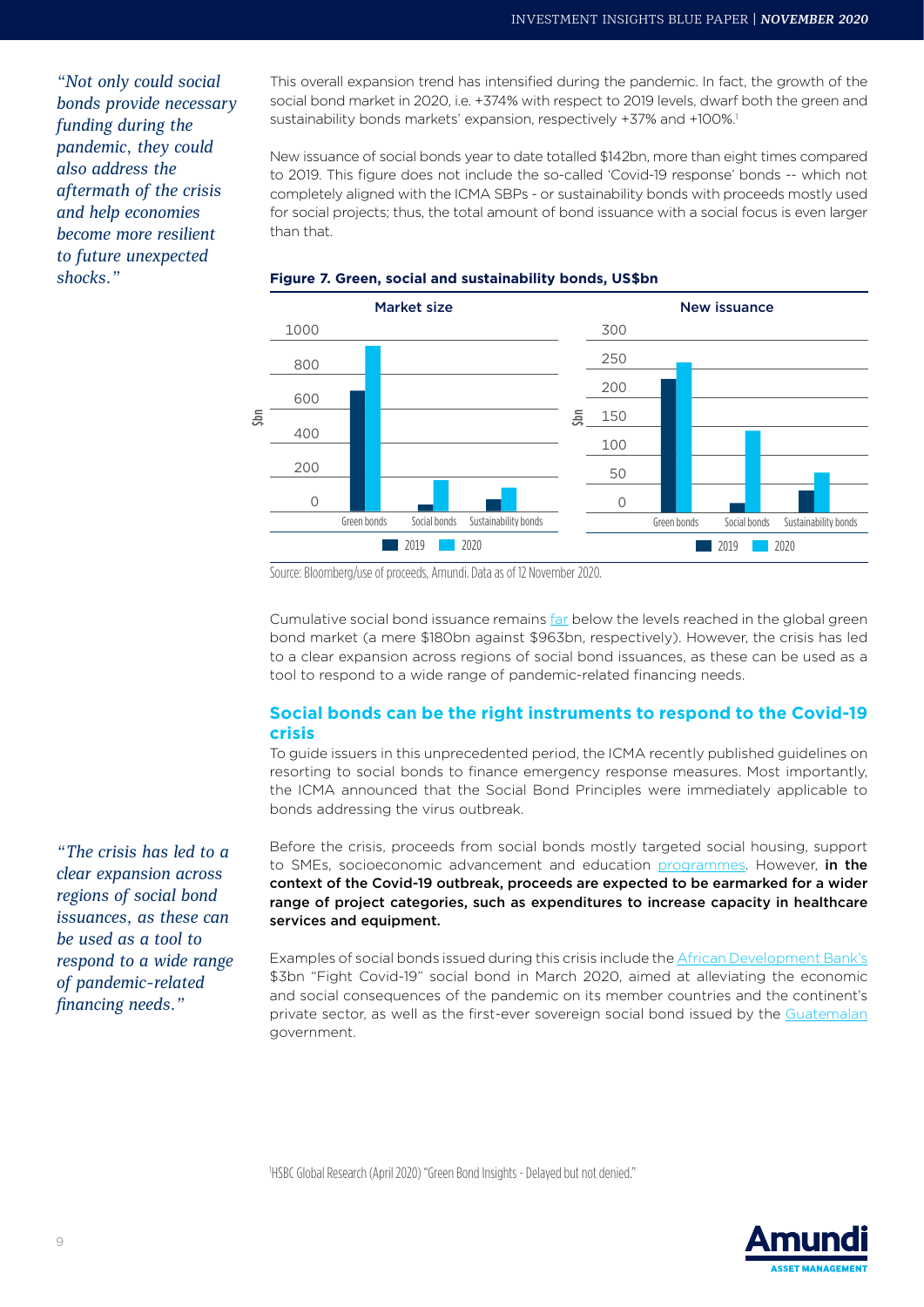As for the [EU](https://ec.europa.eu/commission/presscorner/detail/en/IP_20_1954), "it is *"for the first time in history, […] issuing social bonds on the market, to raise money that will help keep people in jobs"* (U. von der Leyen, President of the EU Commission). On 20 October, the EU issued its first social bond under the €100bn Support to mitigate Unemployment Risks in an Emergency (SURE) programme. The €17bn social bond was accompanied by a Social Bond Framework, that was assessed to be in line with the four components of the ICMA Social Bond Principles by Sustainalytics' Second Party Opinion (SPO). The issuance [sparked](https://www.cnbc.com/2020/10/21/eu-social-bonds-draw-historic-demand.html#:~:text=The%20EU%20makes%20market%20history,demand%20for%20its%20) great interest among investors, who oversubscribed it more than 13 times, reaching a record order book of €233bn. According to Refinitiv, it is the highest demand for a bond in history. The second [issuance](https://www.pubaffairsbruxelles.eu/european-commission-issues-second-emission-of-eu-sure-social-bonds-eu-commission-press) on 10 November was also very popular among investors, with a high degree of oversubscriptions.

Social bonds appear to be an appropriate financing instrument for these times for several reasons. The Covid-19 pandemic has worsened existing social challenges that are affecting the health and well-being of the world's population. On top of this, the imposed lockdown in most areas of the world and the subsequent global economic crisis it brought about have already impacted millions of people as a result of job losses and social isolation. While social bonds seek to mitigate issues for target populations, they may be beneficial to the general population as a whole in the context of this global crisis.

As it is the case for green bonds, SSAs can play a role in spearheading the development of the social bond market, which would enable capital to be front-loaded rapidly. According to the Asian Infrastructure Investment Bank, at least [a quarter](https://www.aiib.org/en/news-events/media-center/blog/2020/The-Wave-of-Covid-Bonds.html) of the sovereign bonds issued this year have targeted pandemic-related concerns.

Issuers claim that proceeds from such social bonds will be used to finance the longterm needs of the real economy, and particularly to support healthcare infrastructure investments and provide credit to struggling businesses. As a result, not only can social bonds provide necessary funding during the pandemic, they can also address the aftermath of the crisis and help economies become more resilient to future unexpected shocks. Beyond the current Covid-19 context, social bonds hold immense potential as they constitute adequate tools to meet broader developmental objectives in the decades to come.

*"Social bonds also offer a solid platform for dialogue and engagement with corporate issuers."*

The ICMA recently published a document detailing how social bonds – as instruments that channel resources to mitigate major social issues – could contribute to the achievement of the UN Sustainable Development Goals (SDGs). Some examples of SDGs that social bond financing could address include eradicating world poverty, achieving food security and ensuring the availability of water and sanitation for all. However, the realisation of the SDGs requires massive amounts of capital: according to the UNCTAD's World Investment Report, the financing gap to achieve the SDGs in developing countries [is](https://unctad.org/en/PublicationsLibrary/wir2014_en.pdf) [estimated](https://unctad.org/en/PublicationsLibrary/wir2014_en.pdf) at \$2.5-3.0trn per year. In this context, social bonds could help fill the SDG financing gap, especially since the pandemic could [delay](https://www.environmental-finance.com/content/news/sdgs-will-not-be-achieved-until-2092-study.html) the achievement of the SDGs by 10 additional years until 2092.

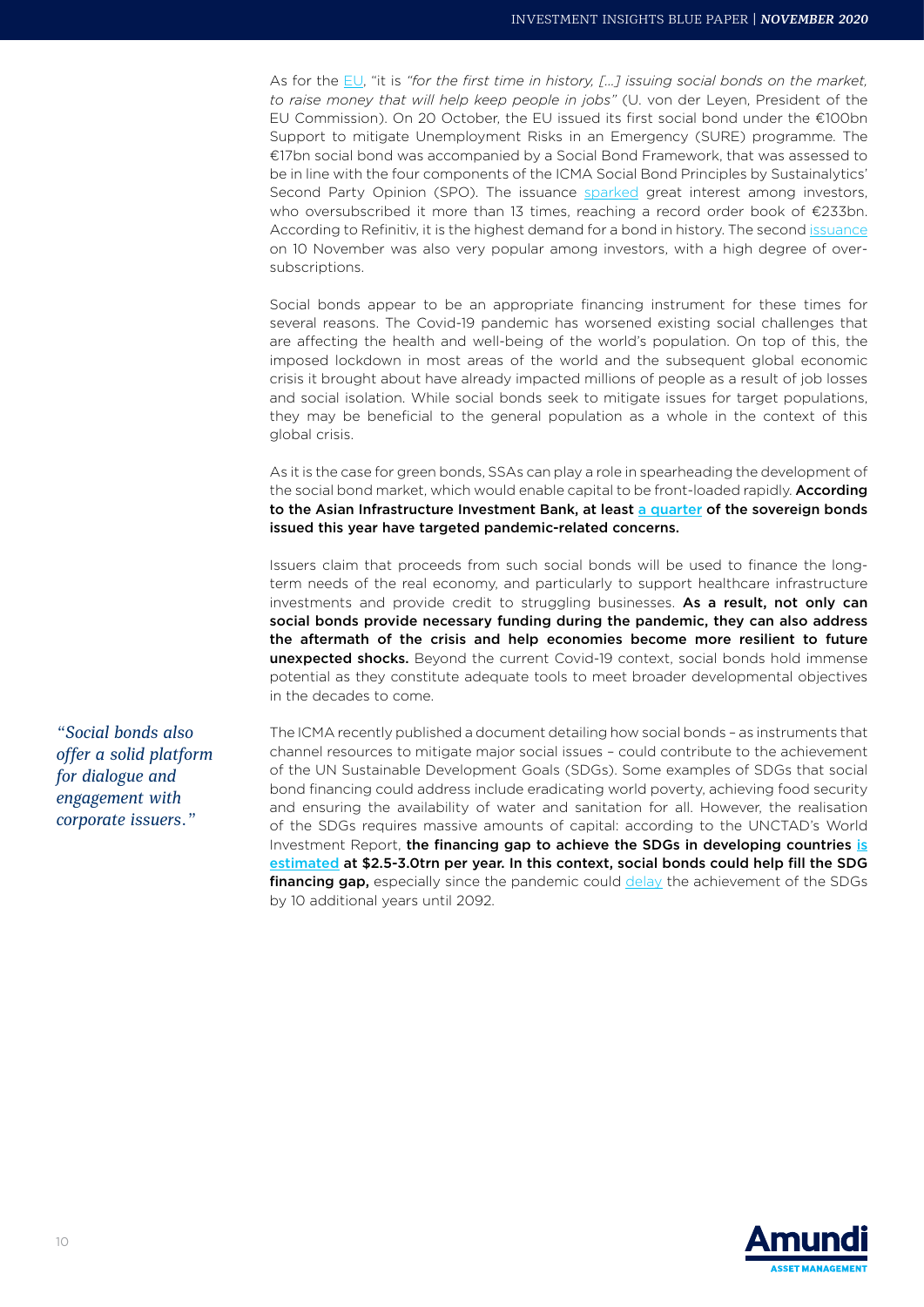# Why social bonds for institutional investors?

Institutional investors should be interested in social bonds for several reasons.

First, the possibility to finance socially beneficial projects does not come at the expense of returns: in fact, as is the case with green bonds, the risk-return profile of a social bond is in line with that of a vanilla bond from the same issuer.

While this is normally not feasible with fixed income, social bonds also offer a solid platform for dialogue and engagement with corporate issuers. Active ownership, also known as stewardship, is increasingly recognised as one of the most effective strategies to influence issuers to integrate long-term sustainability into their business models and practices. Indeeed, by issuing a social bond, the issuer is explicitly committing to using the proceeds for social projects and it is 'signaling' to the market its plans to focus its business model on more socially impactful products and services. Thus, it gives an optimal opportunity to investors to put forward an effective engagement strategy while investing in a debt instrument.

Furthermore, issuers are strongly encouraged to provide annually a sufficient level of reporting on the use of proceeds, with the description of the social projects the bonds are financing. This enables investors to report with clarity on their considerations for global social issues and on the measurable social impact their investment is producing. It also decreases the risk of 'social impact washing', which can be significant with any investment strategy claiming to produce positive impacts. In order to guarantee the quality of both issuers and issuances, it is vital to facilitate a constant exchange and collaboration between the ESG and fixed income teams within large asset managers.

At the current stage of the market, social bonds fit well in a fixed income portfolio as thematic investing. However, the increasing diversity of issuer profiles seems to indicate that the social bond market is starting to follow in the footsteps of the green bond market: thus, social bonds in the future are expected to become an established aggregate fixed income market.

In the meantime, we will focus on the whole social fixed income spectrum by looking also at 'traditional bonds' brought to the market by issuers with very strong social practices.

In conclusion, this year's boom in issuance was brought about mostly by the Covid-19 crisis but has revealed the great potential of social bonds in financing projects with positive impacts for society as a whole. The shake-up caused by the pandemic is expected to support such growth in the aftermath of the crisis and beyond. Thus, long-term investors should consider jumping on the 'social bonds wagon' at an early stage to support the development of this innovative instrument and reap the benefits of the expected market expansion away from Europe and SSA issuers and towards more attractive profiles.



*"The increasing diversity of issuer profiles seems to indicate that social bonds are starting to follow in the footsteps of the green bond market: thus, social bonds in the future are expected to become an established aggregate fixed income market."*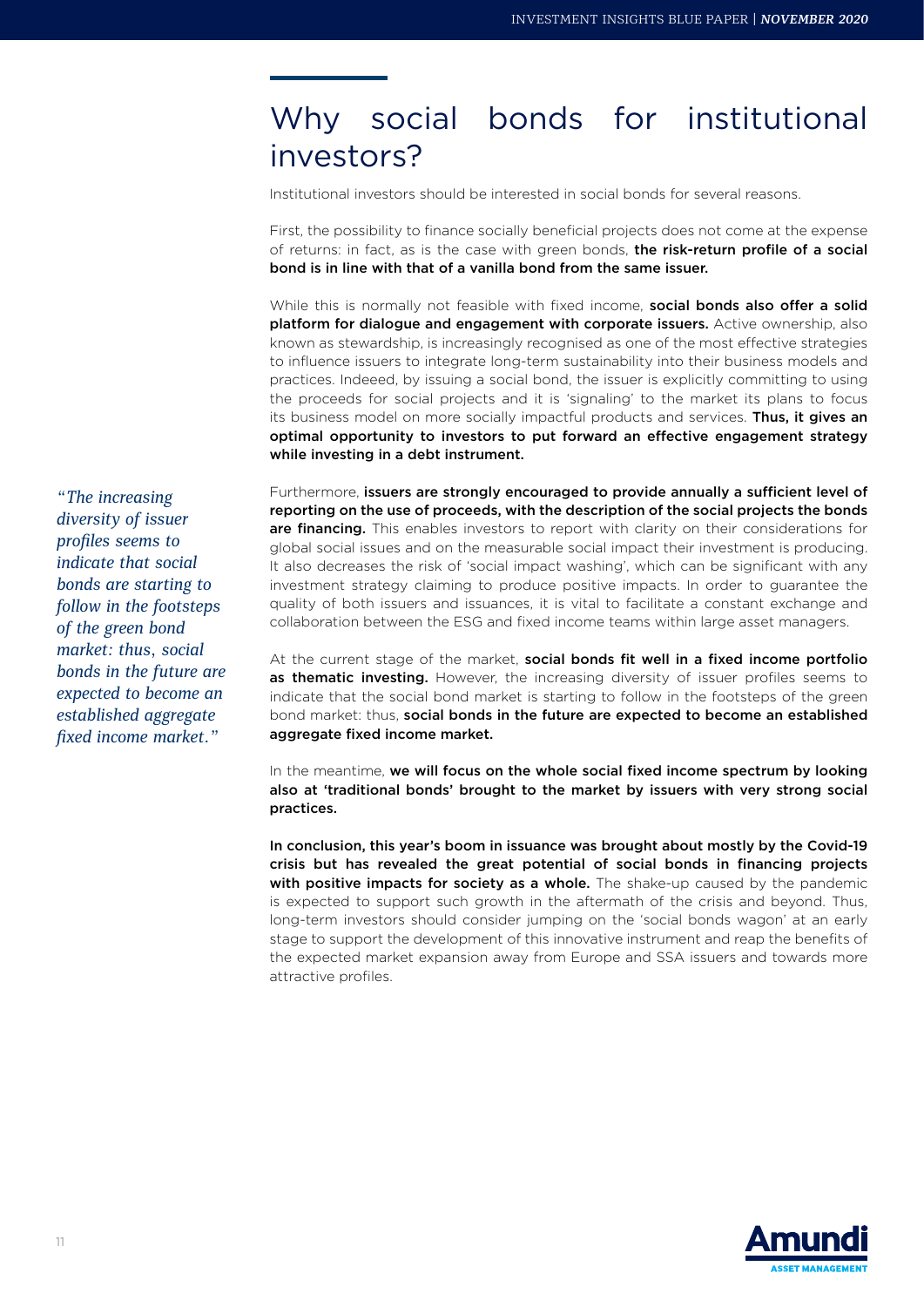### Definitions

■ Diversification: Diversification is a strategy that mixes a variety of investments within a portfolio, in an attempt at limiting exposure to any single asset or risk.

# **Contributors**



Claudia BERTINO *Head of Amundi Investment Insights Unit*



Alice DE BAZIN *Head of Institutional Offering and Solutions* 



Joan ELBAZ *Business Solutions and Innovation*



Tobias HESSENBERGER *Business Solutions and Innovation*



Sofia SANTARSIERO *Business Solutions and Innovation*

### Important Information

Unless otherwise stated, all information contained in this document is from Amundi Asset Management S.A.S. and is as of 16 November 2020. Diversification does not guarantee a profit or protect against a loss. The views expressed regarding market and economic trends are those of the author and not necessarily Amundi Asset Management S.A.S. and are subject to change at any time based on market and other conditions, and there can be no assurance that countries, markets or sectors will perform as expected. These views should not be relied upon as investment advice, a security recommendation, or as an indication of trading for any Amundi product. This material does not constitute an offer or solicitation to buy or sell any security, fund units or services. Investment involves risks, including market, political, liquidity and currency risks. Past performance is not a guarantee or indicative of future results.

Date of first use: 18 November 2020.